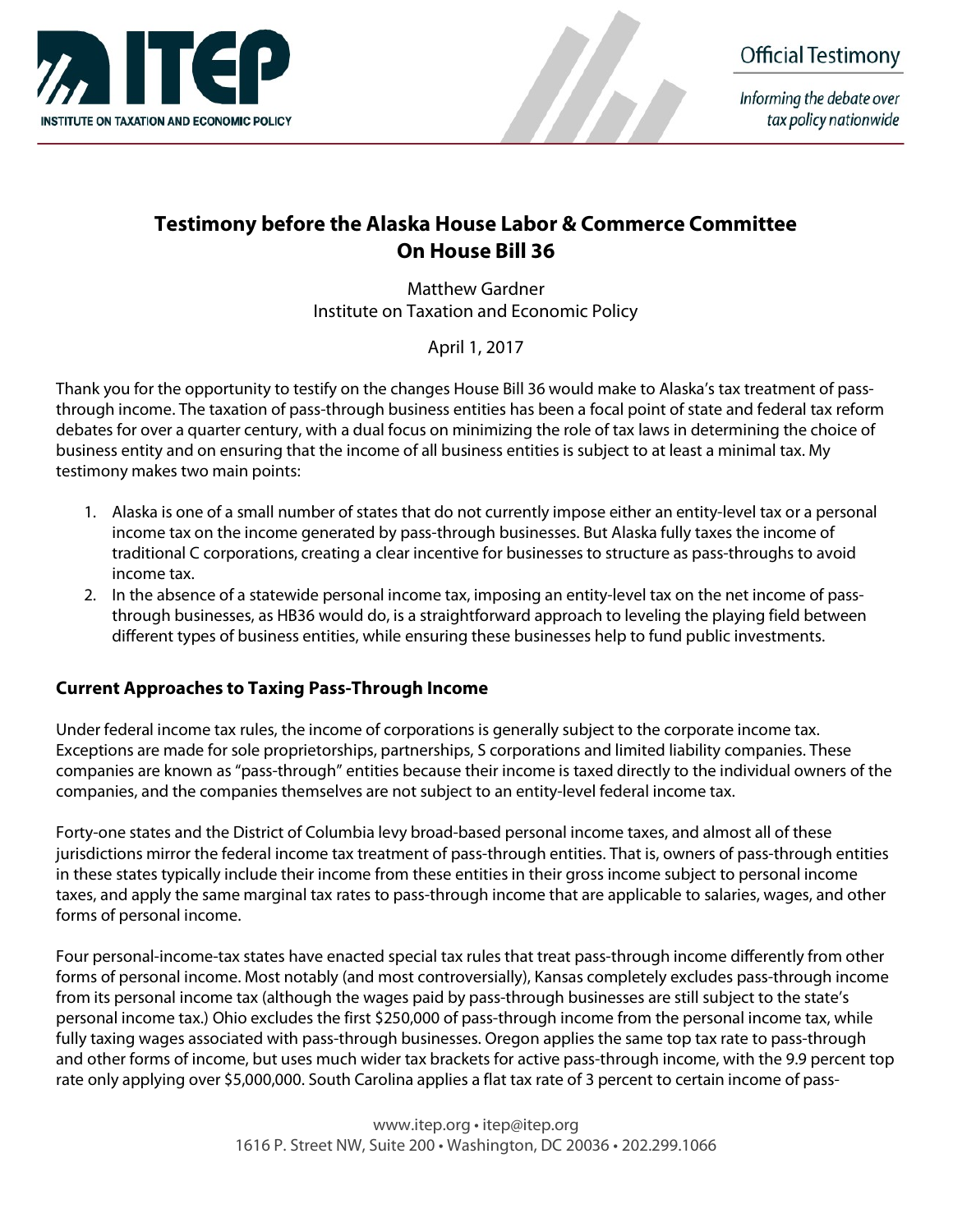through businesses, while taxing other income (including wages associated with pass-throughs) at a top rate of 7 percent.

Nine states do not levy a broad-based tax on personal income, creating at least the potential for a substantial inequity between the tax treatment of the income of C corporations and the treatment of pass-through businesses. These states are Alaska, Florida, Nevada, New Hampshire, South Dakota, Tennessee, Texas, Washington and Wyoming. The nine non-income tax states have taken a variety of approaches to taxing pass-through entities' income:

- Include some pass-through income in corporate income tax base (New Hampshire, Tennessee)
- Impose gross receipts tax on revenues of pass-through (and other) business entities (Nevada, Texas, Washington)
- Exempt all income of pass-through entities (Alaska, Florida, South Dakota, Wyoming)

Alaska is one of four states that generally exempt all income of pass-through entities from tax. But two of these states (South Dakota and Wyoming) don't impose any entity level income tax on traditional C corporations. Only Alaska and Florida fully tax C corporations while fully exempting the income of pass-through businesses.

It is impossible to measure the extent to which the potential state tax reductions associated with pass-through status have encouraged business owners to incorporate as pass-throughs rather than C corporations. State taxes are only one factor driving this decision; other factors, including the regulatory and legal structure governing each form of entity as well as the much higher federal tax rates facing business income both on the personal and corporate tax side, likely play as important a role. Yet it has been widely acknowledged for decades that, absent other constraints, business owners can zero out their Alaska income tax liability simply by organizing as a pass-through rather than a C corporation. As early as 1998, Alaska Deputy Revenue Commissioner Deborah Vogt observed that '[i]n a place that doesn't have a state income tax you'd be an idiot to start up a C corporation."

To the extent business leaders have taken Commissioner Vogt's advice in the last two decades, the most obvious effect on Alaska's economy has been a gradual drain on the yield and fairness of the state's corporate income tax. Tax fairness is an important goal, in part, because obvious violations of the tax fairness principle reduce the public's confidence in the workings of the tax system, in the state government officials who administer the tax system, and the state legislators who are charged with maintaining a modern and effective set of tax laws. And in a fiscally challenging environment, the revenue losses associated with any form of tax avoidance must be made up by higher taxes on the rest of us. But the gap between the tax treatment of pass-throughs and C corporations also threatens the long-term economic growth of the state of Alaska.

Among the basic principles of a sound tax reform is "tax neutrality," which is achieved when individuals and businesses make their investment and other fiscal decisions based on their economic merits, rather than making these decisions for tax reasons. For anyone seeking to maximize state economic growth, neutrality should be an important goal: after all, when companies make investments based on tax rules rather than basing their decisions on market forces, they are by definition making investments that are inefficient. While a neutral tax system is virtually impossible to accomplish in the real world, policymakers can take important steps toward this goal by avoiding fiscal policies that provide strong incentives for businesses to act in a certain way for reasons that have little or no economic substance other than tax savings. The substantial difference between Alaska's 9.4 percent top corporate income tax rate and the 0 percent rate available to companies that restructure as non-C corporations appears to be a clear example in which equalizing these two tax rates might achieve efficiency gains for the Alaska economy.

## Impact of House Bill 36

House Bill 36 would take a step toward equalizing the Alaska income tax treatment of C corporations and passthrough entities, by imposing an entity level tax on the income of sole proprietorships, partnerships, limited liability corporations and S corporations. The bill would impose a graduated tax, with a zero tax rate on the first \$250,000 of taxable income for each entity, and tax rates gradually increasing to 9.4 percent on taxable income exceeding \$1